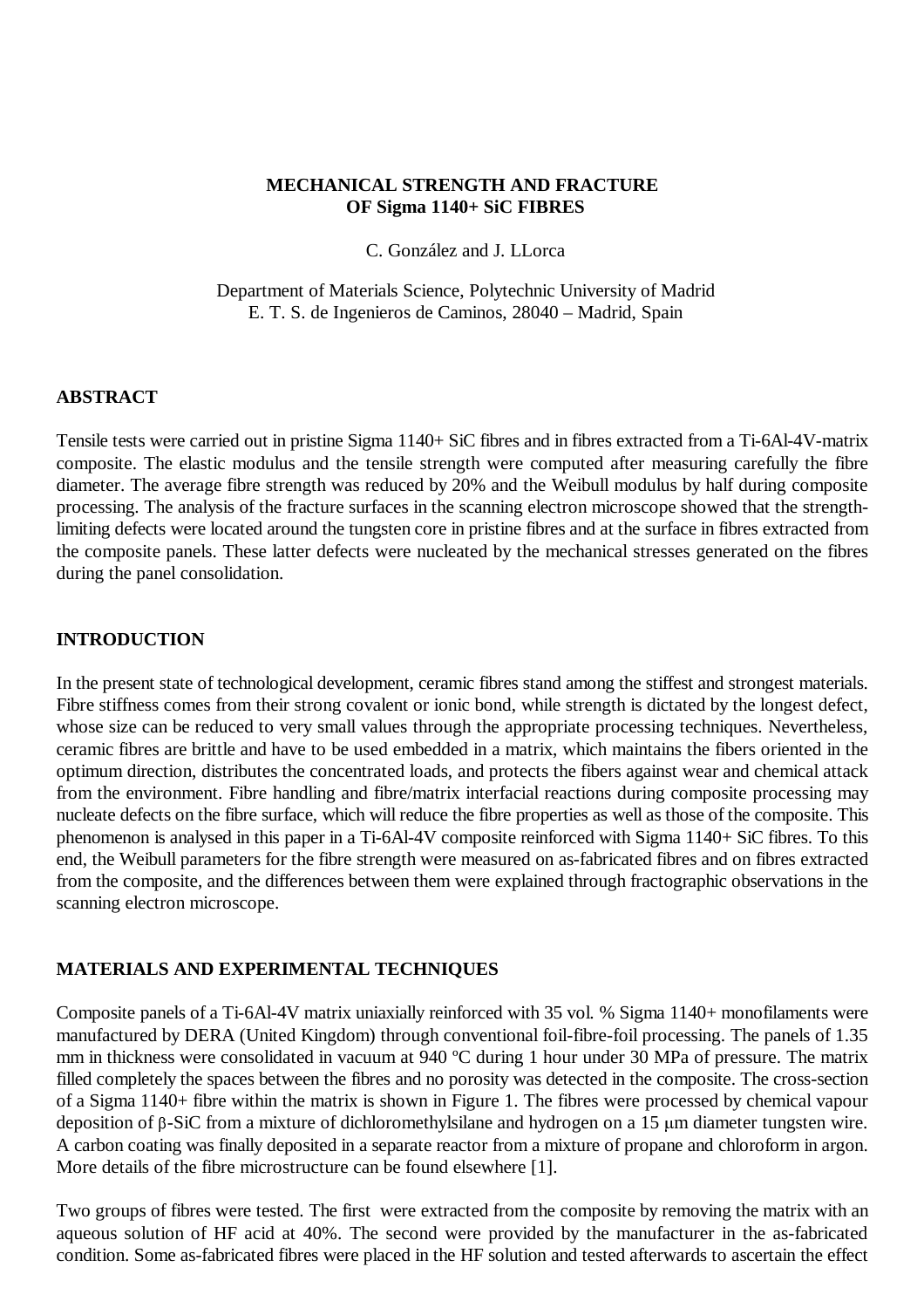of the acid on the fibre properties.

Fibre strength was determined through tensile tests. The fiber ends were glued with cyanoacrylate on cardboards, which were connected by mechanical grips to an Instron 4505 mechanical testing machine. Tests were carried out under stroke control at a cross-head speed of 50  $\mu$ m per minute, and the maximum load was measured with a 100 N load cell. Fibres were handled with extreme care to avoid damage to the fibre surface. This experimental set-up was also used to measure the elastic modulus of the extracted fibres. Two cardboard flags were glued with cyanocrylate along the fibre to measure its deformation with a laser extensometer (Zygo 2100). The initial separation between the flags (around 30 mm) was selected to ensure enough precision in the determination of the longitudinal strain. The distance between the flags and the applied load were continuously monitored during the tensile tests from the readings of the laser extensometer and of the load cell.

The diameter of the various regions in the fibre was measured in an optical microscope. The as-fabricated fibres were carefully aligned and embedded in an epoxy matrix to produce an epoxy-matrix composite. Sections transversal to the fibres were cut from the epoxy- and Ti-matrix composites, and polished on SiC paper to 500 grit finish. This was followed by polishing on a diamond slurry (up to  $1 \mu m$ ) and finally on magnesia. In addition, the fracture surface of the fibres broken in the tests were recovered in some cases and examined in a Jeol 6300 scanning electron microscope to ascertain the characteristics of the critical defects which led to the fibre failure.



**Figure 1:** Back-scattered electron micrograph of a Sigma 1140+ monofilament cross-section embedded in the Ti-6Al-4V matrix. The tungsten core, SiC central region, and C coating are easily distinguished.

### **FIBRE CROSS-SECTION**

The fibre diameter, the tungsten core diameter and the thickness of the C sheath were determined through quantitative microscopy. The quantitative analysis included 8 as-fabricated and 42 as-extracted fibres, and the average values are shown in Table 1 together with the corresponding standard deviations. The fibre cross-section was circular (the differences in the length of perpendicular diameters were always below 1%), and all the fibre diameters were between 103  $\mu$ m and 105  $\mu$ m for the as-fabricated fibres and between 105  $\mu$ m and 108  $\mu$ m for the as-extracted ones.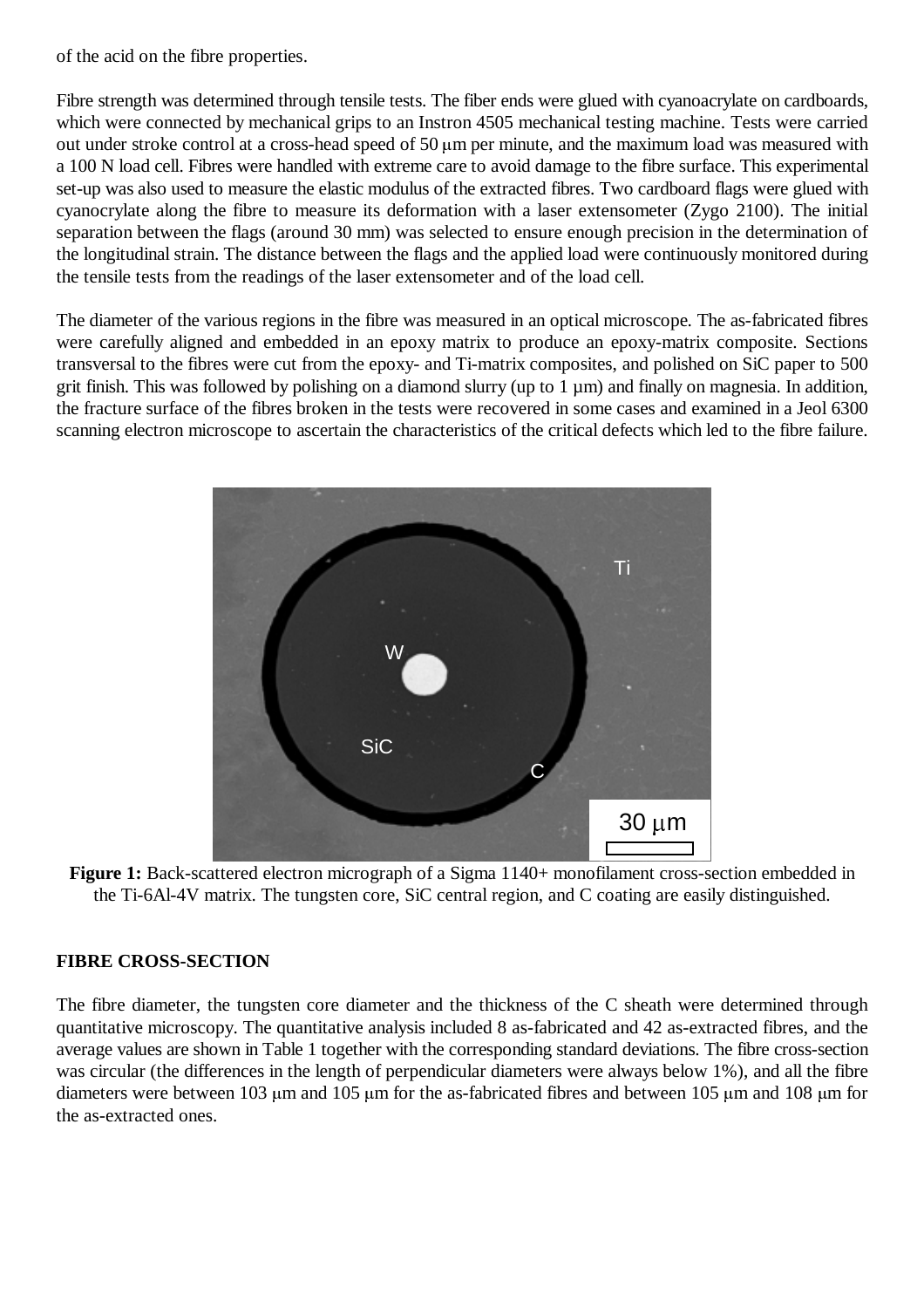TABLE 1 DIMENSIONS OF THE SIGMA 1140+ FIBRE FEATURES

|               | W core                             | C sheath                          | Fibre diameter                    |
|---------------|------------------------------------|-----------------------------------|-----------------------------------|
| As-fabricated | $14.8 \pm 0.5 \text{ }\mu\text{m}$ | $4.3 \pm 0.3 \text{ }\mu\text{m}$ | $104 \pm 0.9 \text{ }\mu\text{m}$ |
| As-extracted  | $15.0 \pm 0.3 \mu m$               | $4.4 \pm 0.2 \text{ }\mu\text{m}$ | $107 \pm 0.9 \text{ }\mu\text{m}$ |

#### **ELASTIC MODULUS**

Cardboard flags were glued to six as-fabricated fibres, which were loaded up to an approximate stress of 2 GPa and unloaded. This process was repeated several times in each fibre, and the load and the displacement between the flags were recorded in a computer. All the fibres exhibited a linear elastic behaviour, and the loadingunloading curves did not present any hysteresis. After the test, the fibres were embedded in epoxy resin to measure the fibre diameter as indicated above, and the average fibre diameter in Table 1 was used to compute the stress-strain curves, which are shown in Figure 2.



**Figure 2:** Loading-unloading stress-strain curves for six as-fabricated Sigma 1140+ fibres.

The longitudinal elastic modulus was determined from the slope of the curves in Figure 2, as  $330 \pm 10$  GPa. It is interesting to compare this value with the results of a simple isostrain model, which gives the following expression for the modulus,

$$
E = \frac{E_{SiC}\Omega_{SiC} + E_w\Omega_w + E_C\Omega_c}{\Omega} \tag{1}
$$

where  $\Omega$ ,  $\Omega_{\text{SiC}}$ ,  $\Omega_{\text{W}}$ , and  $\Omega_{\text{C}}$  stand respectively for the cross-sections of the fibre and of the three phases within the fibre. Literature data give  $E_W$  = 350 GPa and  $E_{SiC}$  = 430 GPa for the moduli of tungsten fibre and of  $\beta$ -SiC, [2] while Shatwell [3] measured  $E_C = 80$  GPa in these fibres through a bend resonance method. These values give a theoretical value for the fibre elastic modulus of 373 GPa, which is slightly higher than the experimental result.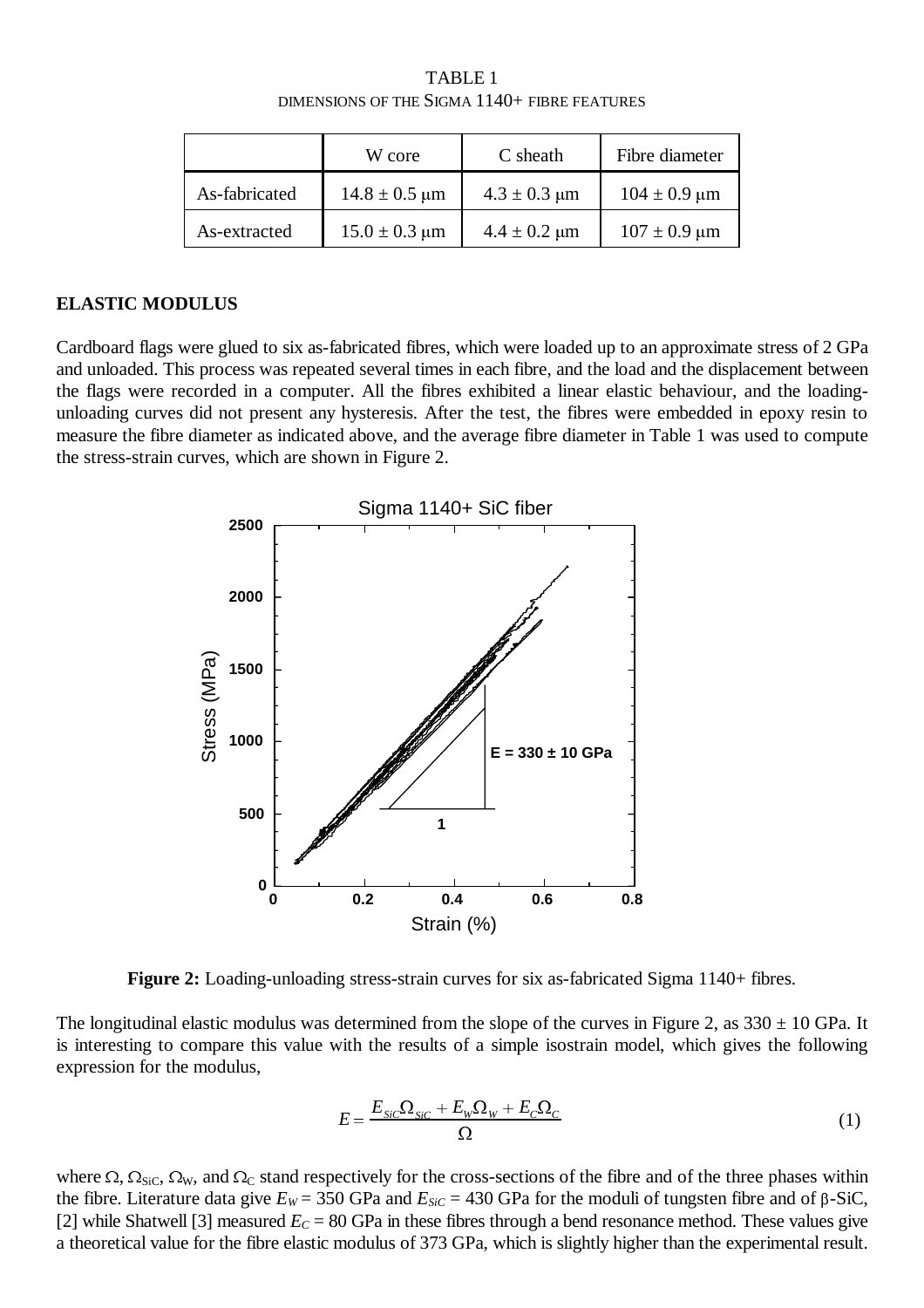It should be noted that the contributions of the tungsten core and of the C sheath to the overall fibre stiffness are almost negligible ( $\approx$  7 and 13 GPa for the W and C respectively), and the discrepancy has to be attributed to the actual value of the CVD SiC modulus, which should be around 380 GPa to fit the experimental data. Chen *et al.* [1] detected small grains of free Si in the fibre through X-ray diffraction, and this excess of Si may be partially responsible for this slight reduction in the modulus of the SiC.

#### **FIBRE STRENGTH**

The strength of each fibre was computed as the quotient of the fracture load divided by the average fibre crosssection given in Table 1. This method –as opposed to measuring the actual cross-section of each fibre- was supported by the results of a recent round robin carried out under the auspices of the ASTM C28.07.07 task group on Ceramic Fibers [4], and it seems especially appropriate for these fibres, which show very few changes in the diameter as a result of the processing technique. Fifty as-fabricated and fifty as-extracted fibres were tested with 25.4 mm free length between the cardboard supports. In addition, another batch of fifty as-extracted fibres was tested with only 12.7 mm between the cardboard supports. The strength data of each group of tests were arranged in ascending order and a failure probability of (*i*-0.5)/*N*, was assigned to each strength based on rank statistics, where *i* is the rank and *N* is the total number of experimental data.

According to the Weibull analysis, the cumulative fibre fracture probability, *F*, is given by

$$
F = 1 - \exp\left[-\frac{L}{L_0} \left(\frac{\sigma}{\sigma_0}\right)^m\right]
$$
 (2)

where *L* is the fibre length,  $L_0$  an arbitrary reference length introduced for dimensional purposes, which was taken as equal to 25.4 mm in the present case, and  $\sigma_0$  and *m* stand, respectively, for the characteristic strength and the Weibull modulus of the fibre. They can be obtained through the least squares fitting of the experimental results for the fibre cumulative fracture probability (Figure 3), and the corresponding values are shown in Table 2, together with average strength,  $\sigma_m$ . The Weibull parameters for the as-fabricated fibers were equivalent to those reported in previous investigations [5,6]. In addition, it should be noted that the mechanical properties of the asfabricated fibres which were immersed in the HF solution prior to testing did not show any difference.



**Figure 3:** Weibull plot for the strength of as-fabricated and as-extracted Sigma 1140+ SiC fibres.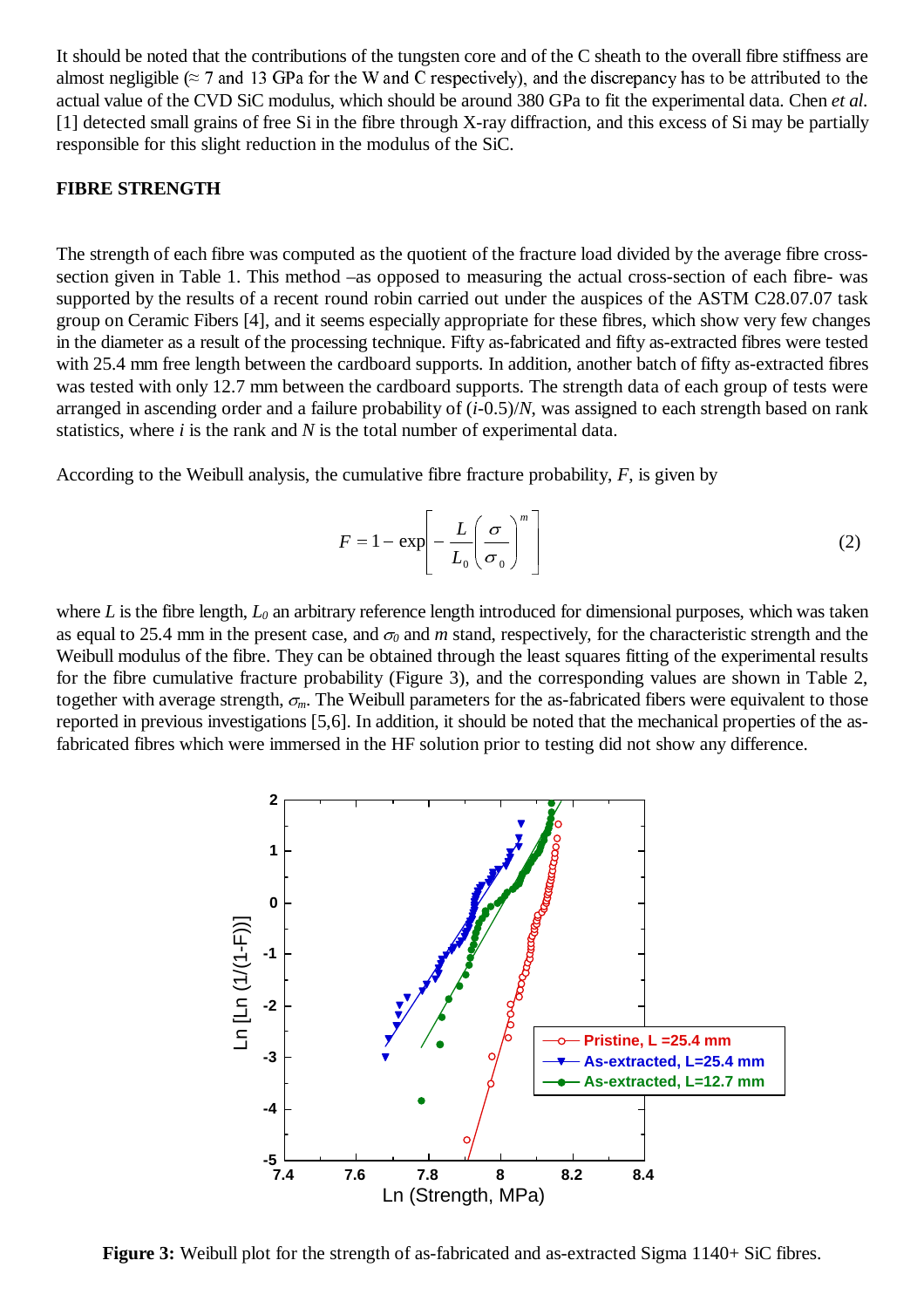The application of the Weibull model to ceramic fibres assumes that their strength is controlled by the presence of a population of flaws, homogeneously distributed along the fibre. As a result, the fibre failure probability increases and the fibre characteristic strength decreases with the fibre length (see Table 2). According to eqn (2),  $\sigma_0$  should be inversely proportional to  $L^{1/m}$ , and the experimental results for as-extracted fibres of 12.7 mm and 25.4 mm uphold this hypothesis.

|                            | $\sigma_0$ (GPa) | m    | $\sigma_m$ (GPa) |
|----------------------------|------------------|------|------------------|
| As-fabricated, $L=25.4$ mm | 3.35             | 23.7 | 3.27             |
| As- extracted, $L=25.4$ mm | 2.81             | 10.8 | 2.68             |
| As- extracted, $L=12.7$ mm | 3.00             | 12.1 | 2.88             |

TABLE 2 WEIBULL PARAMETERS AND AVERAGE STRENGTH FOR THE SIGMA 1140+ FIBRE

# **FRACTOGRAPHY AND DISCUSSION**

The fracture surface of the as-fabricated fibres corroborated the results of previous investigations [5,7]: the critical flaws which limited the strength of these fibres were located at the W/SiC interface (Figure 4). The fibres extracted from the composite which presented very high strength also failed by the nucleation of a defect from the core (Figure 5a). The as-extracted fibres with low strength exhibited, however, surface defects, which were responsible for the degradation of the fibre strength and Weibull modulus. This change from fracture nucleated in one type to two types of defects can also be observed in Figure 3. The experimental data for the failure probability of the as-fabricated fibres follow very closely the straight line predicted by the Weibull model, while those measured the as-extracted fibres present much higher dispersion. This indicates that defects of diverse nature and origin were limiting the fibre strength.



**Figure 4:** Fracture surface of an as-fabricated fibre broken at 3.27 GPa. Failure was initiated at the W/SiC interface, as shown by the arrow.

The results in Figure 3 also showed that the maximum strength of the as-extracted fibres (3.16 GPa) was significantly lower than that of the as-fabricated ones (3.50 GPa). As the latter fail by defects nucleated at the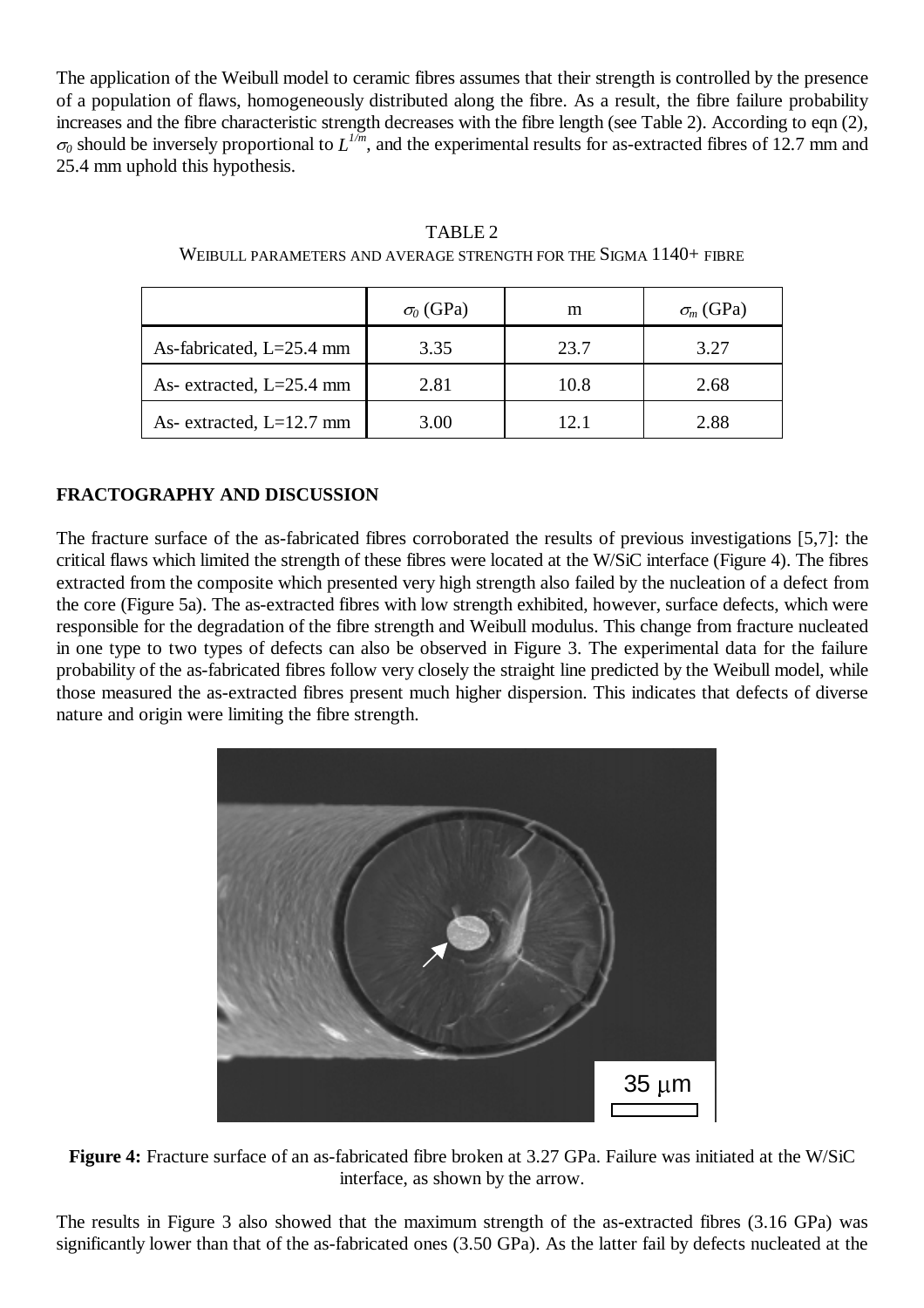W/SiC interface, it could be asked whether an increase in the thickness of the reaction layer at this interface during processing might be responsible for this behaviour. However, Heath [8] did nor find any degradation in the strength of C-coated Sigma 1240 fibres treated in nitrogen at 1000ºC during 1 hour. His conclusions were supported by the results of reaction kinetics studies, which indicated that several hundreds of hours were necessary to grow a reaction zone of  $\approx 0.5$  µm at the W/SiC interface at temperatures below 950°C. In agreement with these reports, our analyses of the fibre cross-section in the scanning electron microscope did not reveal any differences at the W/SiC interface between as-extracted and as-fabricated fibres, so the strength degradation cannot be attributed to this mechanism.

Baker *et al.* [6] also studied the effect of processing on the strength of Sigma 1140+ fibres of 25.4 mm in length extracted from Ti-6Al-4V-matrix composite panels processed by vacuum plasma spraying followed by consolidation through vacuum hot pressing. The results for panels consolidated at two different temperatures (870 and 920 ºC) during approximately 75 minutes are presented in Table 3, together with those for the asfabricated fibres. The fibres suffered a marked reduction in strength and in the Weibull modulus during processing, which was caused by the nucleation of defects on the fibre surface during consolidation by hot-press, the last step of processing. Fibre damage decreased sharply as the consolidation temperature increased, and this observation excludes a mechanism of strength degradation controlled by the growth of the reaction zone at the W/SiC interface

|                                      | $\sigma_0$ (GPa) | m  | $\sigma_m$ (GPa) |
|--------------------------------------|------------------|----|------------------|
| As-fabricated                        | 3.14             | 25 | 3.07             |
| As-extracted (HP at 870°C)           | 2.60             |    | 2.36             |
| As-extracted (HP at $920^{\circ}$ C) | 2.89             |    | 2.74             |

TABLE 3 WEIBULL PARAMETERS AND AVERAGE STRENGTH FOR THE SIGMA 1140+ FIBRE [6]

Fibre degradation during processing seems to be induced by the nucleation of flaws at the fibre surface, and it is important to ascertain whether the defects were induced by chemical and/or mechanical factors. A homogeneous reaction layer (thickness under  $0.5 \mu m$ ) was observed between the C coating and the Ti-matrix in the scanning electron microsocope, but this layer was too thin to induce any damage on the fibre. In addition, the C sheath around the fibre was continuous, and regions denuded of this protective layer which may have led to direct contact between Ti and SiC were not detected. Moreover, the surface defects which led to the fibre failure did not present any evidence of chemical species produced by the reaction between Ti and SiC. These observations point to the impingement of matrix asperities through the fibre coating into the underlying SiC as the main cause of fibre damage during processing. This is supported by the work of Baker *et al.* [6], which only found fibre degradation after hot pressing. Neither fibre winding, nor vacuum plasma spraying, nor pressureless consolidation at high temperature reduced significantly the fibre strength.

# **CONCLUSIONS**

The elastic modulus and the tensile strength were measured in pristine Sigma 1140+ SiC fibres and in fibres extracted from a Ti-6Al-4V-matrix composite processed by the foil-fibre-foil method. The fibre elastic modulus  $(330 \pm 10 \text{ GPa})$  was significantly below the theoretical value given by the rule of mixtures (373 GPa) and this may be attributed to the presence of free Si in the fibre [1], which reduces the SiC modulus.

The fibres suffered damage during processing, which resulted in a 20% reduction in the average strength, while the Weibull modulus dropped from  $\approx 24$  to 11-12. While the as-fabricated fibres failed from cracks nucleated at the inner W/SiC interface, fracture of as-extracted fibres was initiated at the fibre surface. These defects were very likely caused by the impingement of matrix asperities through the fibre coating into the underlying SiC during composite consolidation at high temperature and pressure. As the overall composite performance depends on the fibre strength, it is important to devise improved coatings and to optimise the processing parameters in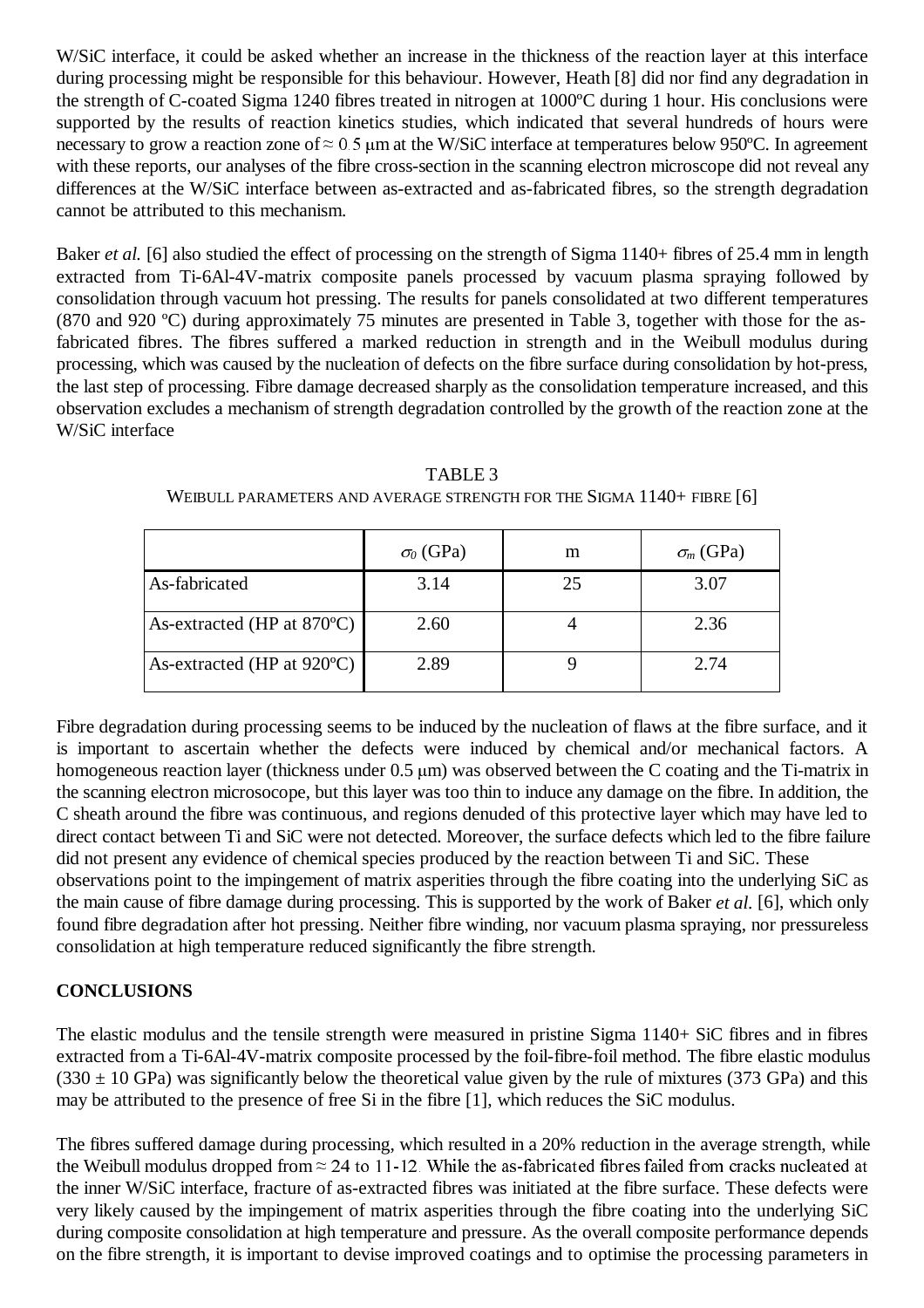order to minimise fibre damage



**Figure 5:** Fracture surfaces of as-extracted fibres (a) High strength fibre (3.13 GPa.) (b) Low strength fibre (2.51 GPa). The critical flaws responsible for the fibre fracture are shown by the arrows.

# **Acknowledgements**

The authors wish to express their gratitude to Drs. J. Y. Pastor and P. Poza for their help in the mechanical tests and in the fractographic analyses. This financial support from CICYT and the European Union through grant 2FD97-89-C02-02 is also gratefully acknowledged.

# **REFERENCES**

- 1. Cheng, T. T., Jones, I. P., Shatwell, R. A., and Doorbar, P. (1999) *Mater. Sci. Engng.* **A260**, 139.
- 2. Chawla, K. K. (1998) Fibrous Materials. Cambridge Solid State Science Series. Cambridge.
- 3. Shatwell, R. A. (1994) *Mater. Sci. Techno.* **10**, 552.
- 4. Hurst, J. B., Hong, W. S., Gambone, M. L., and Porter, J. R. (1998) In: *Inter. Gas Turbine & Aeroengine*